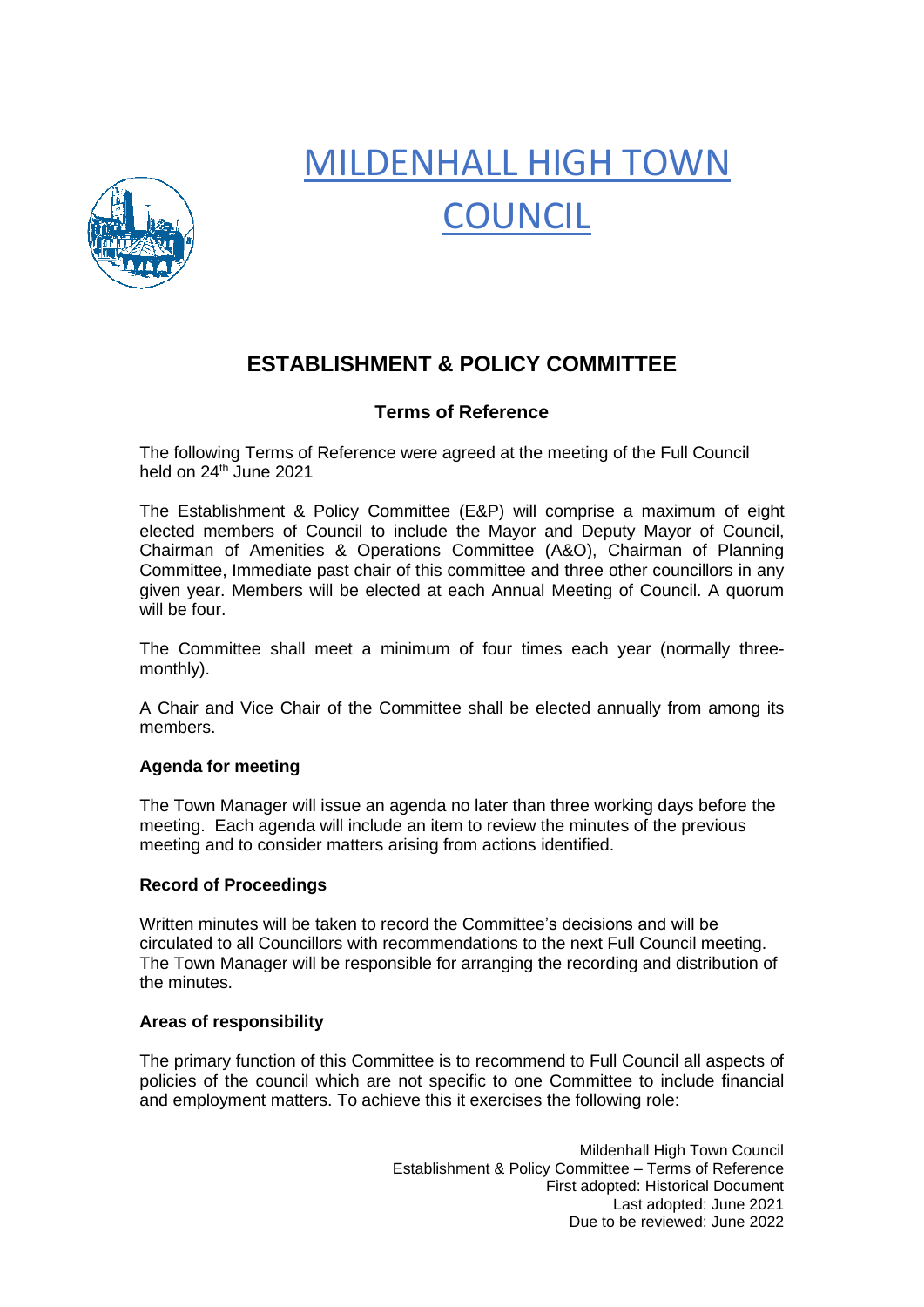The Establishment and Policy Committee will be responsible to Council for proposing the budget aims and after consultation with the other Committees will present a full budget to Full Council for approval to form the precept.

The Committee will recommend to Council updates and new policies as they become necessary in the specific areas shown below.

The Committee will have delegated responsibility for the use of funds allocated to its designated cost centres in accordance with the Council's Financial Regulations.

The Chairman of the Committee will report and make recommendations to Council meetings on actions taken by the Committee. Minutes of meetings will be made available to subsequent Council meetings and an opportunity will be presented in the agenda for the Committee Chairman to comment on specific items and to invite questions.

The Committee may canvass the views of Councillors and undertake consultation in respect of issues and proposals and liaise with outside organisations and bodies. The Committee may from time to time co-opt members from Council or from outside bodies to advise on specific issues. Such co-opted members shall not have a vote.

The Committee is responsible for an overview of all aspects of the Councils working except those, by Amenities & Operations Committee, Communications & Events Committee and the Personnel Committee:

- (a) Creating groups with a specific purpose to report back to the Committee with recommendations/ findings
- (b) Providing terms of reference for those groups
- (c) Managing a delegated budget as agreed by Full Council annually
- (d) Providing clear and concise formal proposals at all times to avoid ambiguity in the minutes to ensure that the intention of the resolution is conveyed to the members for them to vote on
- (e) Liaison with other Council Committees and Groups to ensure consistency and continuity.

### **Specifics**

- I. Confirming the budget and raising the Precept
- II. Finance matters including accounting procedure and VAT
- III. All Council policies (excepting the Staff Handbook, Lone Working Policy and Safeguarding Policy – which are the responsibility of the Personnel Committee).
- IV. All Insurance Matters.
- V. Register of all Council assets including financial accounts, buildings, leases to Football Club, Scouts, Suffolk County Council and any other organisations. Also office equipment.
- VI. Training Policy for both staff and councillors. Council and Staff subscriptions.
- VII. Contracts including utilities.
- VIII. Internal & External Auditors.

Mildenhall High Town Council Establishment & Policy Committee – Terms of Reference First adopted: Historical Document Last adopted: June 2021 Due to be reviewed: June 2022